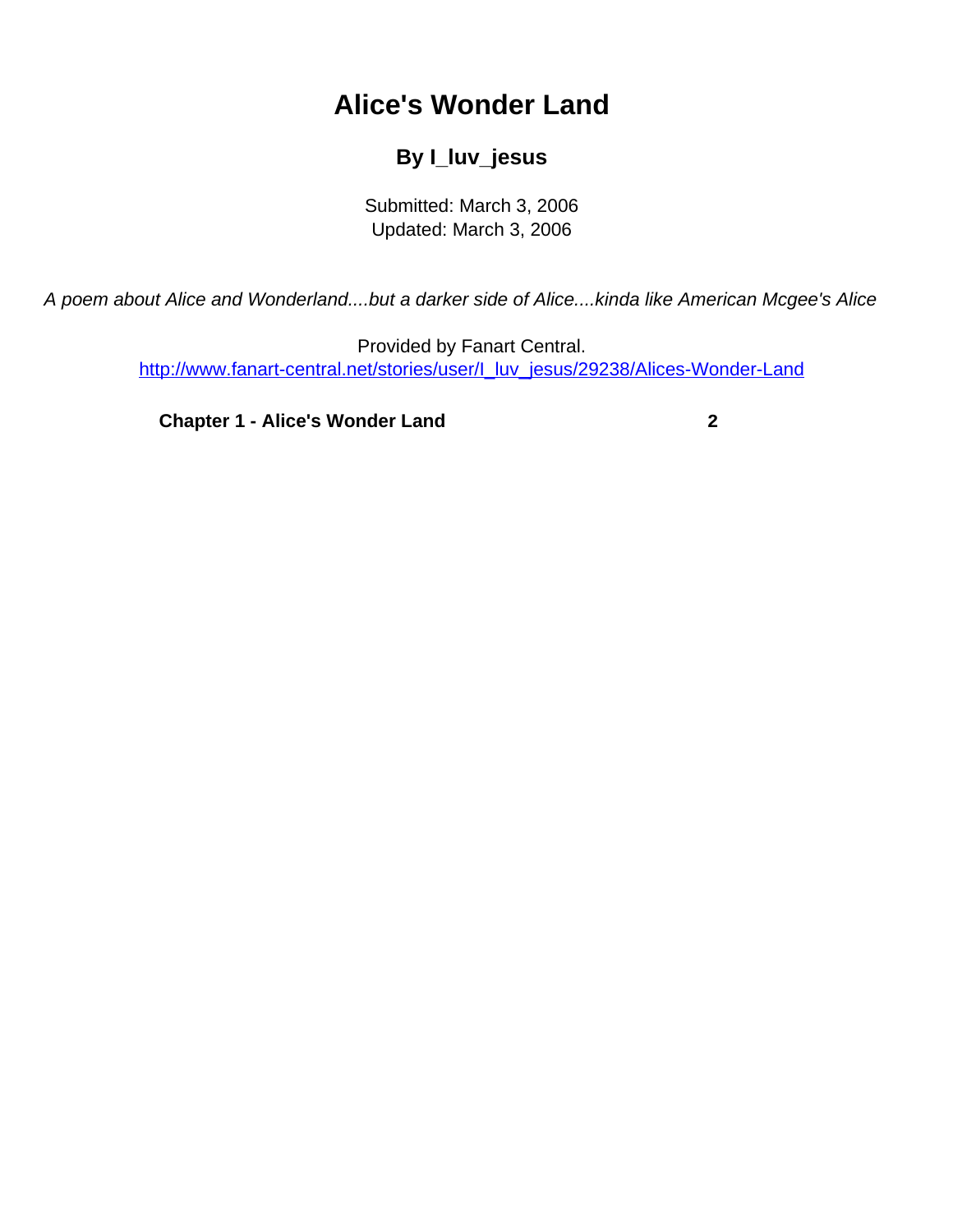## **1 - Alice's Wonder Land**

<span id="page-1-0"></span>Alice's Wonder Land by Kristin Townsend

O tell me of Alice's place

Where the Queen without a heart lives

Where the jabberwocky is afoot

And the Cheshire demon haunts his prey

O tell me of Alice

The foolish girl

Who has not an ounce of sanity

And dreams of her own world of macabre danger

O tell me of the Cheshire Cat

The demon that lurks in the dark

With a repulsive smirk stretching from cheek to cheek

And a rabid bite of stupidity

O tell me of the mad hatter

The secretive handsome mysterious figure

Enigmatic man

Whose oblivion is torture